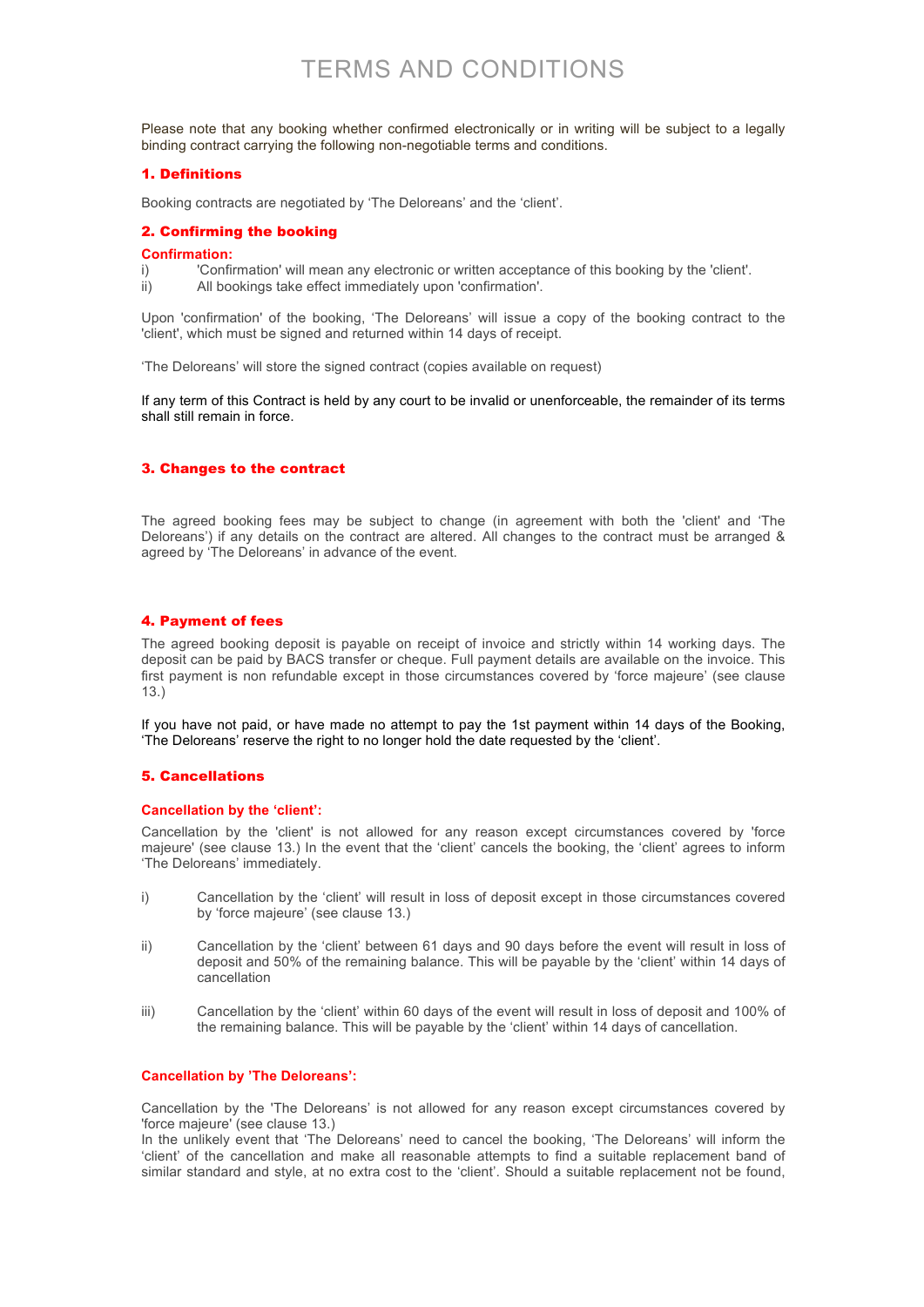# TERMS AND CONDITIONS

'The Deloreans' agree to refund the 'client' their deposit plus any other booking fees already paid in advance.

There will be no refund given to the 'client' against the booking deposit already paid, if a replacement artist of similar value can be arranged by 'The Deloreans' and agreed by the 'client'. However, should a replacement artist charge a much lower fee, the 'client' will be refunded a proportionate amount of their booking deposit and the replacement band will be due their usual fee.

If a replacement band is required last minute and the 'client' is not happy to accept the replacement artist, they must not allow the replacement artist to perform. If the replacement artist is allowed to perform, their full fee will be due.

### 6. Changes on the day

Where possible, changes to the agreed schedule, which are unavoidable on the day of the event should first be discussed and agreed with 'The Deloreans'.

Any changes will be subject to these terms and conditions.

If changes negotiated between the 'client' and 'The Deloreans' on the day of the event, are agreed to incur additional costs to the 'client', 'The Deloreans' accept full responsibility for arranging the collection of additional fees.

#### 7. Rider

The Contract is subject to you providing a hot meal and unlimited soft drinks including bottled water for 'The Deloreans' on the day of the event.

#### 8. Expenses

'The Deloreans' will agree any expenses with the 'client' in advance of the event. Any additional expenses incurred on the day of the event, will be agreed between the 'client' and 'The Deloreans'.

'The Deloreans' will provide receipts and an invoice to the 'client' within 14 days after the event. The 'client' must reimburse all expenses to the 'The Deloreans' within 14 days of invoice.

#### 9. Standard artist requirements:

Power: It is the responsibility of the 'client' to ensure that a safe source of power is provided for 'The Deloreans', and that all local authority regulations are adhered to. For further information regarding power requirements please contact nathan@thedeloreansband.com

**Venue constraints:** It is the responsibility of the 'client' to ensure that the performance venue will provide a safe performance area, and to ensure that the venue is happy to accommodate the performance of such live music, including any live music licenses. Other considerations, such as noise limitations, should be mutually agreed between 'The Deloreans' and the 'client' prior to booking. Any relevant information should be disclosed to 'The Deloreans' prior to booking confirmation.

**Performance Area:** It is the responsibility of the 'client' to ensure that a suitable performance area is provided. From the point of view of the performance and the overall look, this should ideally be a raised stage to distinguish the staging area from the dancing/seating area. However 'The Deloreans' can perform without raised staging if necessary. Performance space requirements will be detailed on the booking contract.

**Dressing Room:** It is the responsibility of the 'client' to ensure suitable dressing room facilities are available. This must not be a toilet.

Load In: It is the responsibility of the 'client' to ensure the venue is appropriate for the setting up and loading of equipment. Parking must available within 50 metres of the performance area for unloading purposes.

**Free Parking:** It is the responsibility of the 'client' to ensure that parking must also be available for the duration of the event otherwise the 'client' will be liable for any parking charges. 'The Deloreans' will inform the 'client' of the number of vehicles in advance of the event.